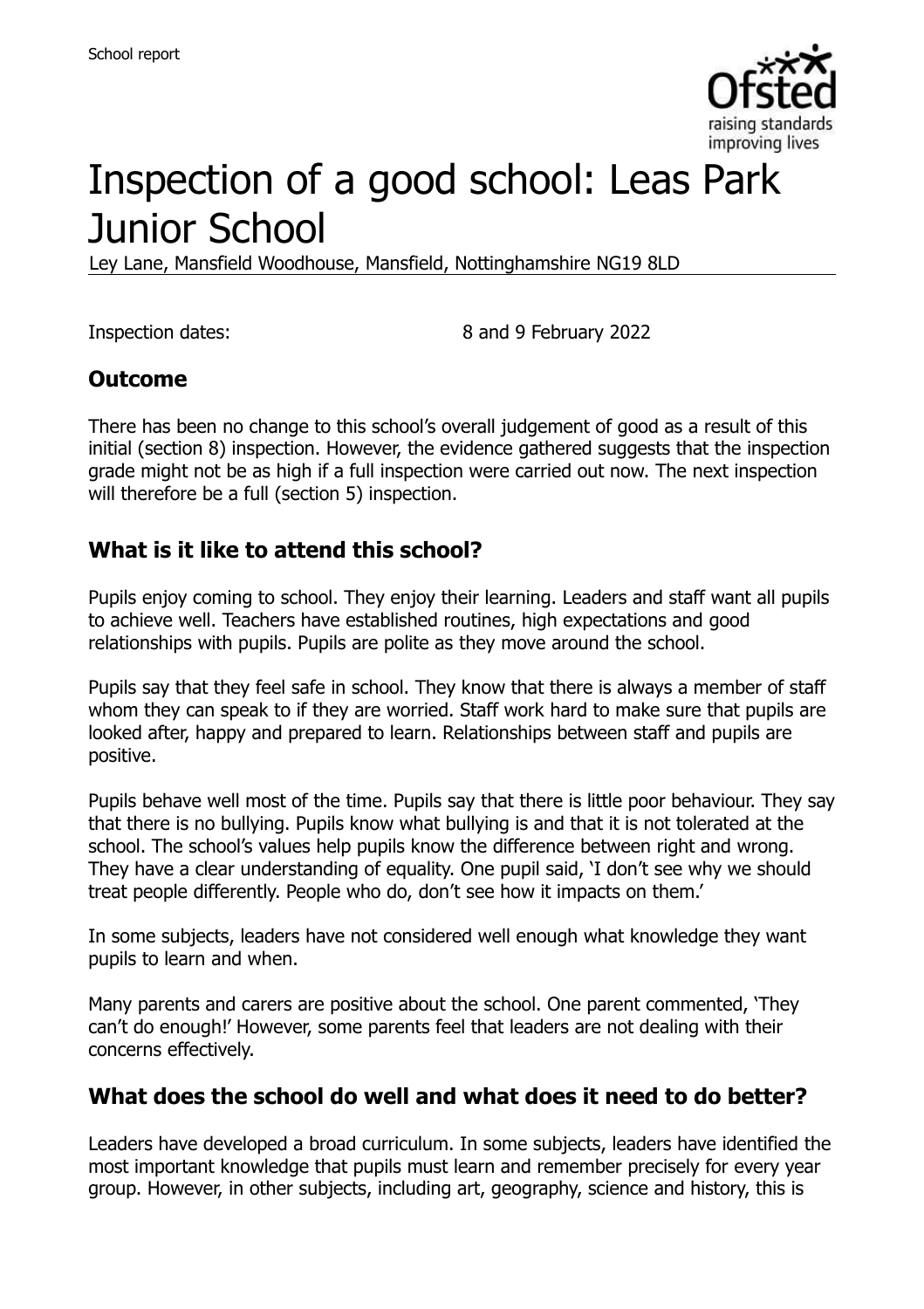

not the case. In these subjects, leaders have not considered carefully enough what pupils need to learn and when, so that they know and can do more. In these subjects, pupils cannot routinely link what they are currently learning with what they have learned previously. On occasions, they cannot recall what they have learned previously. Pupils say that sometimes they find it difficult to complete the tasks teachers set them as they do not have enough knowledge about the topic.

Mathematics is taught well. Leaders have given the curriculum careful consideration so that pupils can build their knowledge and skills over time. Staff check pupils' learning regularly. They provide frequent opportunities for pupils to recap what they know so that they become secure in their mathematical knowledge and understanding. Pupils enjoy mathematics. They use mathematical vocabulary appropriately to explain their thinking.

Reading is a priority in the school. Leaders are ambitious that all pupils will become fluent and enthusiastic readers. There is a consistent approach to the teaching of reading across the school. Teachers regularly check pupils' reading skills. Pupils who are at an early stage of reading receive early help to catch up quickly. The books that staff choose for pupils to read are appropriate for how well the pupils can read. Teachers read to pupils every day. Pupils talk enthusiastically about their favourite types of books and their favourite authors.

Provision for pupils with special educational needs and/or disabilities (SEND) is a strength. Leaders ensure that these pupils study the full curriculum. Staff regularly assess how well these pupils are doing and provide support when it is appropriate. The types of support provided to some pupils with SEND matches their additional needs precisely. This is so that they can learn in a way that is right for them.

The curriculums for relationships and sex education and for health education support the school's positive ethos. Pupils know how to stay safe both mentally and physically. They show respect for each other and celebrate diversity. Pupils learn about a range of religions, beliefs and cultures. They have a clear understanding of equality.

Pupils appreciate the responsibility of becoming school councillors or sports leaders. They feel proud to help with the smooth running of the school.

Governors know the school well. They work effectively with leaders and with the local authority to support leaders and to hold them to account. They understand their statutory responsibilities. Leaders at all levels are considerate of staff's workload and well-being.

# **Safeguarding**

The arrangements for safeguarding are effective.

Pupils' safety is a priority. Leaders make sure that staff are well trained so that they know how to keep pupils safe. This knowledge is kept up to date. Leaders have clear systems in place to record any concerns. They follow up these concerns effectively. This includes by working closely with external agencies so that pupils and their families get the help they need. Governors and the local authority regularly check the school's safeguarding procedures.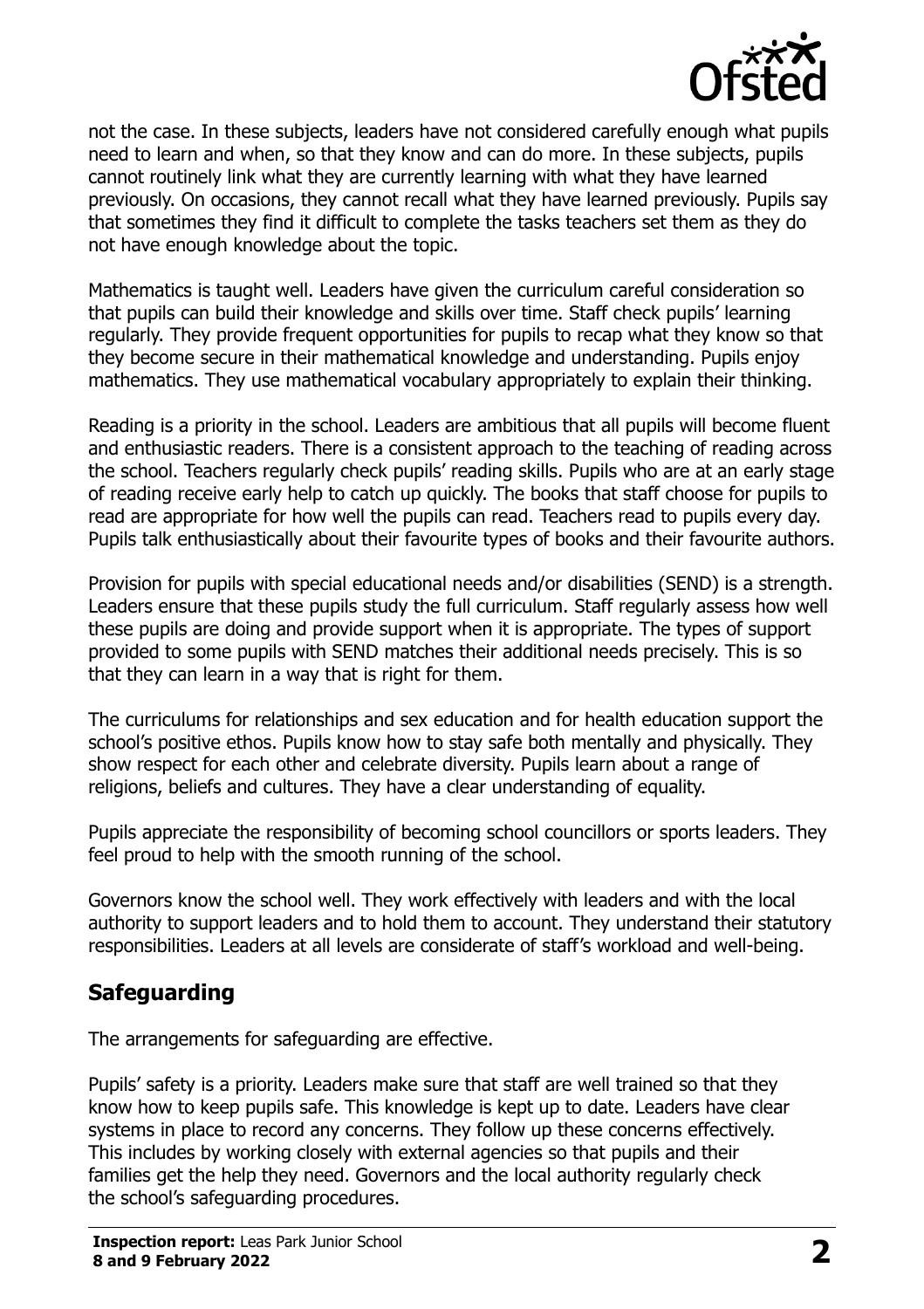

Leaders have ensured that the curriculum provides opportunities for pupils to learn how to stay safe. In lessons, pupils learn how to identify and respond to risks.

# **What does the school need to do to improve?**

# **(Information for the school and appropriate authority)**

- $\blacksquare$  In some subjects, leaders have not given sufficient thought to what knowledge they want pupils to learn and when. When this is the case, pupils do not always learn the key knowledge that they need to help them build their understanding over time. As a result, pupils can find completing complex tasks difficult, as they do not have the necessary knowledge they need. Leaders should ensure that there is clarity in all subjects as to what knowledge pupils should learn and when, so that pupils are able to know and do more.
- Some leaders do not have the necessary knowledge and understanding to develop further their planning of their subject's curriculum. As a result, their curriculum thinking lacks the necessary precision to be able to adapt the curriculum effectively so that pupils know and remember more. Leaders should ensure that all subject leaders have the necessary curriculum knowledge and leadership skills to be able to lead their subject areas successfully and improve the curriculum.
- Some parents are not fully aware of how well staff support pupils to learn, to develop positive relationships with each other, to manage their behaviour and to stay safe. Some parents feel that leaders do not respond to their concerns quickly enough. Leaders have reviewed how they communicate with parents, particularly those whose children are new to the school, or who have joined the school during the COVID-19 pandemic. They have plans in place to develop further ways of communicating with parents. Leaders should ensure that there is clarity as to the best ways to communicate with parents, particularly to assure any parents who have concerns that these are being addressed.

# **Background**

When we have judged a school to be good, we will then normally go into the school about once every four years to confirm that the school remains good. This is called a section 8 inspection of a good or outstanding school, because it is carried out under section 8 of the Education Act 2005. We do not give graded judgements on a section 8 inspection. However, if we find evidence that a school would now receive a higher or lower grade, then the next inspection will be a section 5 inspection. Usually this is within one to two years of the date of the section 8 inspection. If we have serious concerns about safeguarding, behaviour or the quality of education, we will deem the section 8 inspection a section 5 inspection immediately.

This is the second section 8 inspection since we judged the school to be good in November 2012.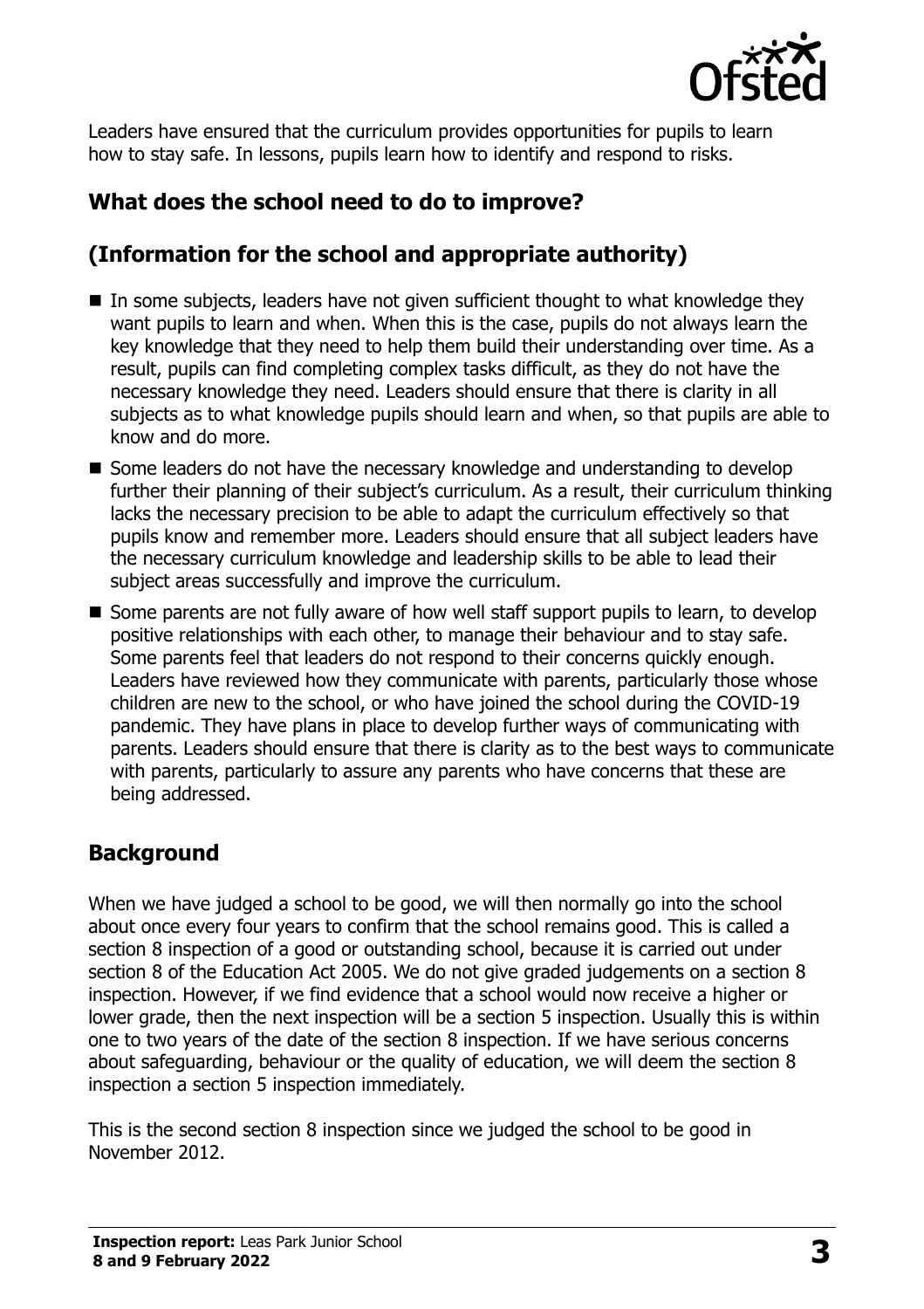

#### **How can I feed back my views?**

You can use [Ofsted Parent View](https://parentview.ofsted.gov.uk/) to give Ofsted your opinion on your child's school, or to find out what other parents and carers think. We use information from Ofsted Parent View when deciding which schools to inspect, when to inspect them and as part of their inspection.

The Department for Education has further [guidance](http://www.gov.uk/complain-about-school) on how to complain about a school.

If you are the school and you are not happy with the inspection or the report, you can [complain to Ofsted.](https://www.gov.uk/complain-ofsted-report)

#### **Further information**

You can search for [published performance](http://www.compare-school-performance.service.gov.uk/) information about the school.

In the report, '[disadvantaged pupils](http://www.gov.uk/guidance/pupil-premium-information-for-schools-and-alternative-provision-settings)' refers to those pupils who attract government pupil premium funding: pupils claiming free school meals at any point in the last six years and pupils in care or who left care through adoption or another formal route.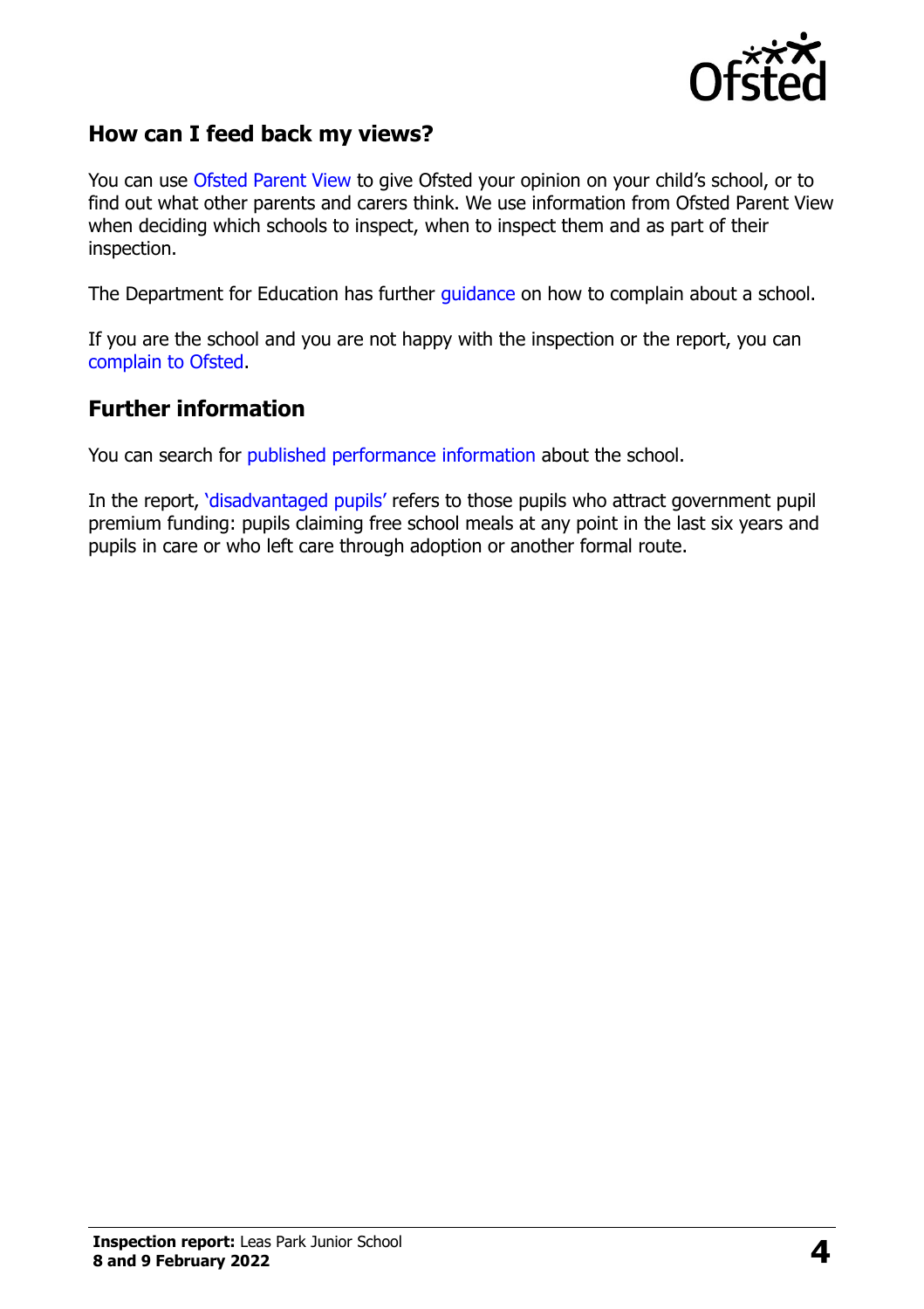

#### **School details**

| Unique reference number             | 122441                                                               |
|-------------------------------------|----------------------------------------------------------------------|
| <b>Local authority</b>              | Nottinghamshire County Council                                       |
| <b>Inspection number</b>            | 10212526                                                             |
| <b>Type of school</b>               | <b>Junior</b>                                                        |
| <b>School category</b>              | Maintained                                                           |
| Age range of pupils                 | 7 to 11                                                              |
| <b>Gender of pupils</b>             | Mixed                                                                |
| Number of pupils on the school roll | 278                                                                  |
| <b>Appropriate authority</b>        | The board of governors                                               |
| <b>Chair of governing body</b>      | Wendy Allen                                                          |
| <b>Headteacher</b>                  | Helen Atkins (Executive Headteacher)                                 |
| <b>Website</b>                      | www.leaspark.notts.sch.uk                                            |
| Date of previous inspection         | 25 January 2017, under section 8 of the<br><b>Education Act 2005</b> |

# **Information about this school**

■ There have been no relevant changes since the previous inspection.

#### **Information about this inspection**

This was the first routine inspection the school had received since the COVID-19 pandemic began. The inspector discussed the impact of the pandemic with leaders, and has taken that into account in her evaluation of the school.

- The inspector met with the executive headteacher, the head of school and the coordinator for special educational needs and/or disabilities. She met with governors. The inspector spoke with a representative from the local authority.
- The inspector carried out deep dives in the following subjects: reading, mathematics and geography. For each deep dive, the inspector met with subject leaders, looked at curriculum plans, visited a sample of lessons, spoke to teachers, spoke to some pupils about their learning and looked at samples of pupils' work.
- The inspector also looked at curriculum plans and spoke to leaders about some other subjects.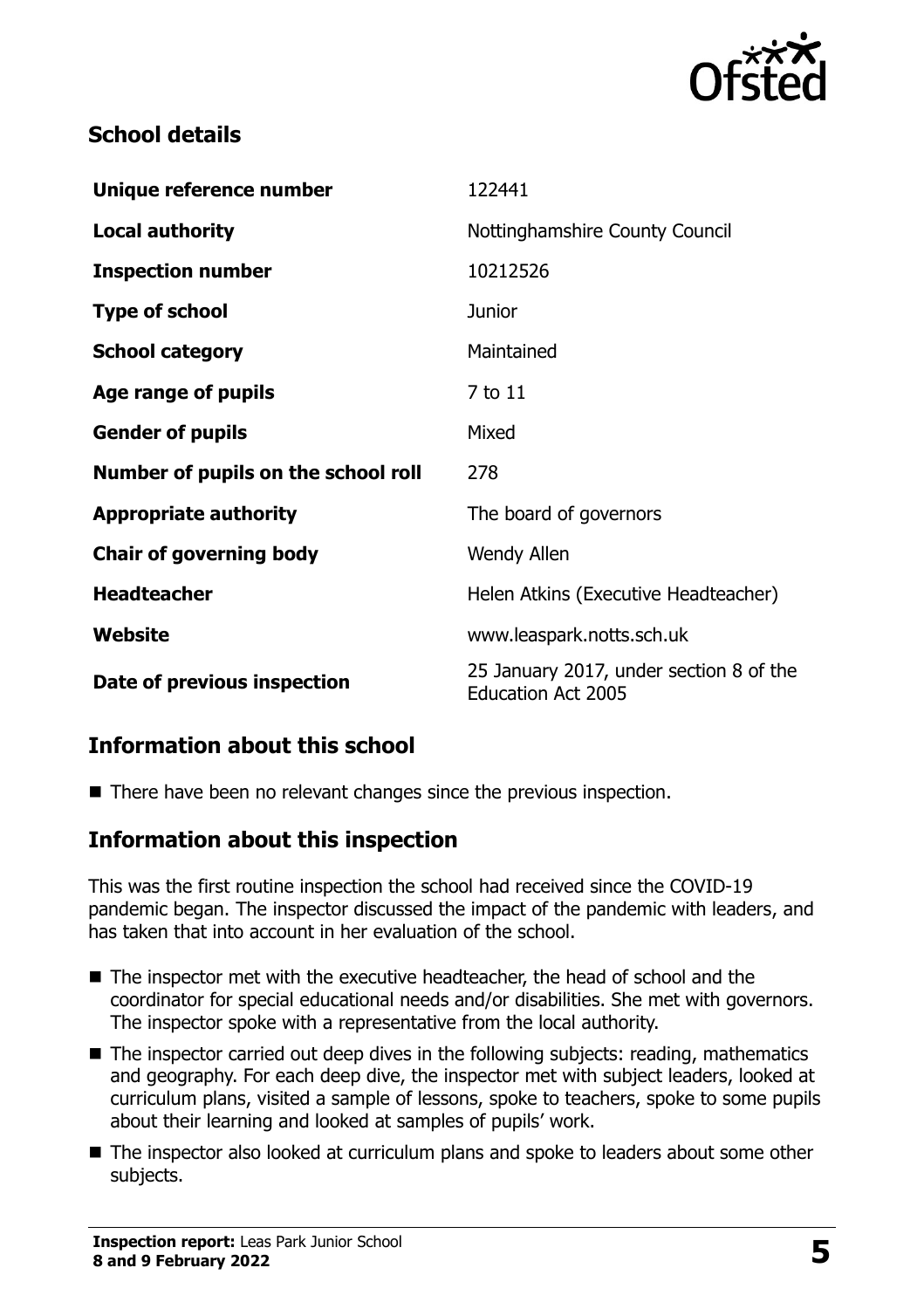

- The inspector examined a range of school documentation, including leaders' selfevaluation and improvement plans, and documentation relating to attendance and behaviour.
- The inspector met with the designated safeguarding leads and considered the safeguarding policy, training records and examples of safeguarding concerns.
- The inspector considered the responses to Ofsted's online survey, Parent View, including the responses to the free-text service. The inspector also considered the responses to the staff survey.

#### **Inspection team**

Liz Moore, lead inspector Ofsted Inspector